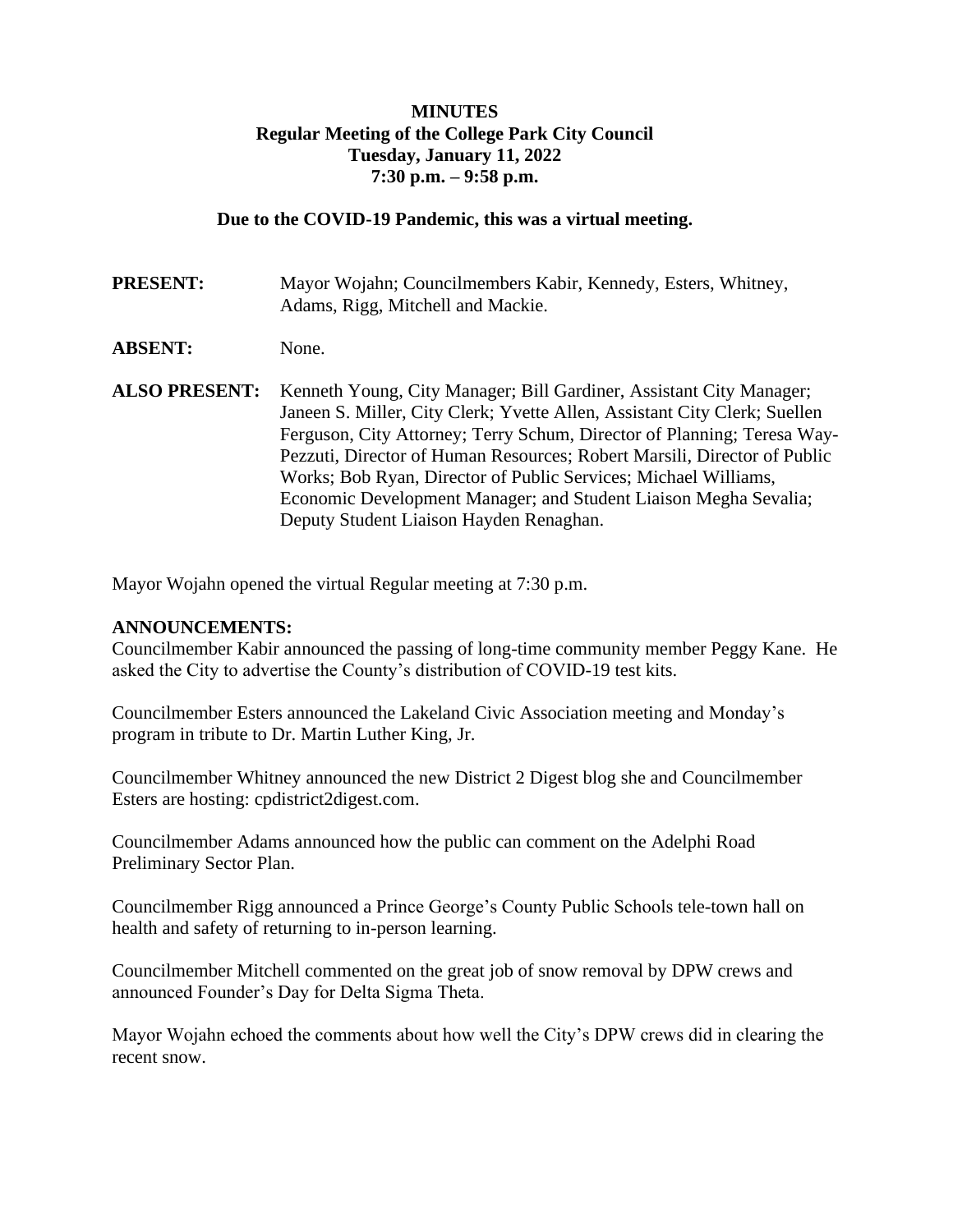**CITY MANAGER'S REPORT**: Mr. Young announced the Prince George's County School Board Transformation Task Force meeting on January 12.

**PROCLAMATIONS AND AWARDS:** Mayor Wojahn read the proclamation in tribute to Dr. Martin Luther King, Jr.

# **AMENDMENTS TO AND APPROVAL OF THE AGENDA:**

A motion was made by Councilmember Kabir and seconded by Councilmember Mitchell to add item 22-G-07, "Don't Block the Box" legislation, to the Consent Agenda. The motion passed 8- 0.

A motion was made by Councilmember Mitchell and seconded by Councilmember Mackie to approve the agenda as amended. The motion passed 8-0.

**PRESENTATION:** College Park Neighborhood Stabilization and Housing Trust by Councilmember Kate Kennedy, Chair, Neighborhood Preservation and Development Committee, College Park City University Partnership.

Councilmember Kennedy reviewed the PowerPoint. The ask is \$3M from ARPA funds. Discussion followed. The committee looked at programs in Burlington, VT and Baltimore. They are working through the financial models now. They are trying to raise \$9-\$10M. It will take several years for the program to make an impact. They are also thinking about student affordable housing. Trust homes should meet and maintain a certain standard. The owner is buying a prepaid ground lease with obligations that protect the Trust. There are certain target neighborhoods but it will depend on housing inventory. Role of CPCUP – as a community development corporation they will serve as the vehicle to launch the program but will not run it. They may come back in the early years with a request for operating funds until the program is sustainable. The City will have representation on the Trust. Property tax is the responsibility of the homeowner but there is no PMI. Discussion about what happens if the owner defaults on the mortgage. Discussion about a certain blighted property. Importance of transparency and oversight by the City. Reach out to people in the Lakeland Diaspora and their descendants to tie this in to Restorative Justice. Consider incentives for green initiatives. How will the financial model respond to fluctuations in the market. Is there an option for collaborative student housing in the future?

This is a preliminary conversation to receive the Council's feedback. They will return with more detail in a few weeks.

**CONSENT AGENDA: A motion was made by Councilmember Esters and seconded by Councilmember Mitchell to adopt the Consent Agenda which consisted of:**

**22-G-01 Approval of minutes from the October 18, 2021 Emergency Special Meeting; the October 19, 2021 Worksession; the October 26, 2021 Regular Meeting; the November 9, 2021 Regular Meeting; the November 16, 2021 Regular Meeting/Worksession; and the January 4, 2022 Worksession.**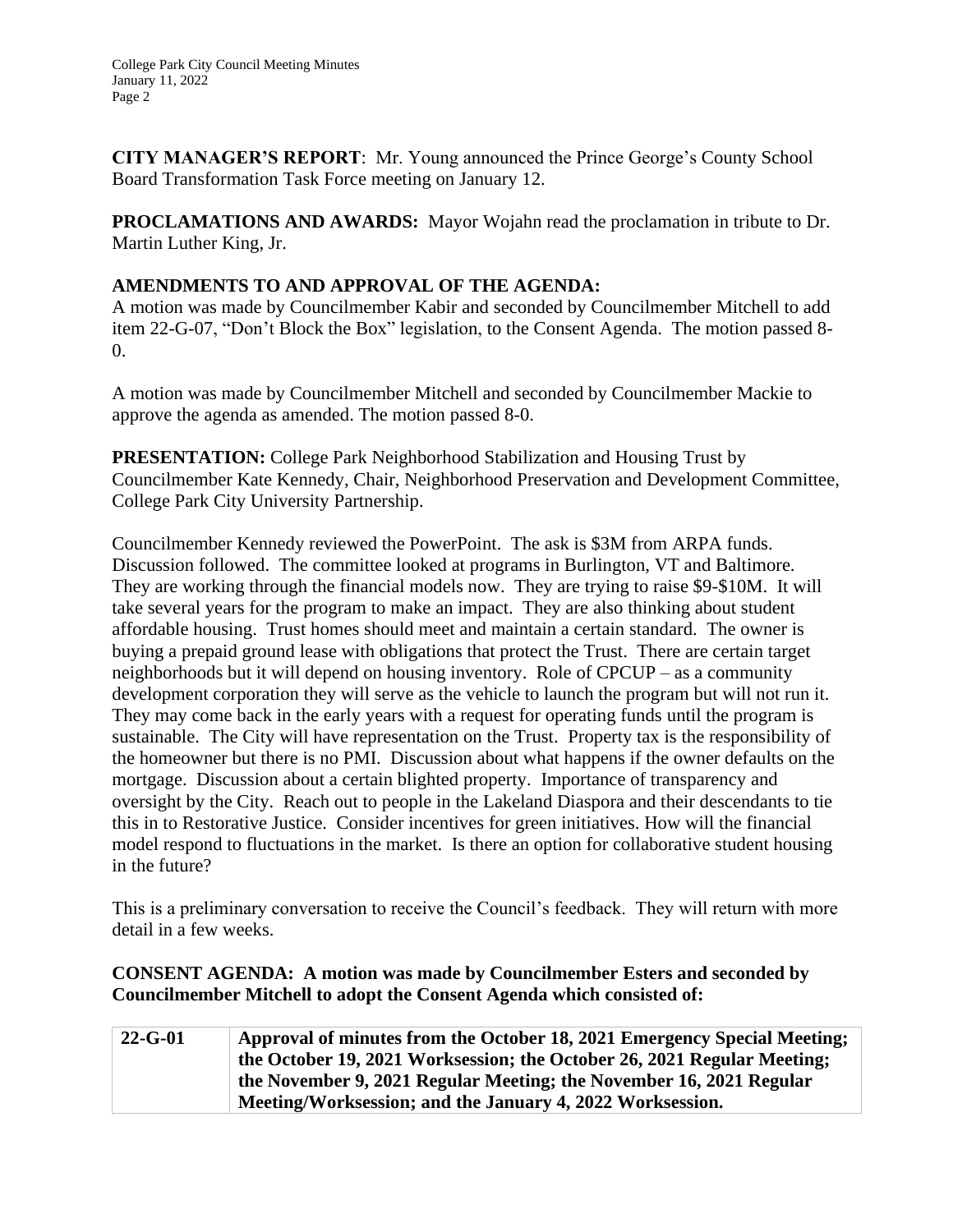| $22 - G - 02$                 | Approve the appointment of Kenneth A. Young, City Manager; William F.<br>Gardiner, Assistant City Manager; and Gary Fields, Finance Director; as the<br>City's representatives to the Board of Directors for the Council of Unit<br>Owners of One College Park Condominium, effective January 11, 2022, for a<br>term of three years from the first annual Membership meeting of the said<br>Board.                                  |
|-------------------------------|--------------------------------------------------------------------------------------------------------------------------------------------------------------------------------------------------------------------------------------------------------------------------------------------------------------------------------------------------------------------------------------------------------------------------------------|
| $22 - G - 03$                 | Authorize the City, on an interim basis, to pay its share of the operating<br>expenses of the One College Park Condominium (City Hall) to a bonded<br>operating account in the name of Lincoln Property Management, LLC, the<br>property manager for the building, until such time as the Board of Directors<br>is appointed and functional, pursuant to an agreement that is subject to<br>review and approval by the City Attorney |
| $22 - G - 04$                 | Approval of a letter to Prince George's County requesting funding for a<br>sidewalk on Rhode Island Avenue between Paducah Road and Sunnyside<br><b>Avenue in north College Park.</b>                                                                                                                                                                                                                                                |
| $22 - G - 05$                 | Approval of Council appointments to MWCOG committees.                                                                                                                                                                                                                                                                                                                                                                                |
| $22 - G - 07$<br><b>ADDED</b> | Letter in support of HB 0137 Vehicle Laws - Intersections - Prohibited Acts<br>(Don't Block The Box" legislation)                                                                                                                                                                                                                                                                                                                    |

**The motion passed 8-0.**

# **ACTION ITEMS**

# **22-G-06 Approval of an amendment to the CP-21-03, Duvall Field Park Design contract with KCI Technologies, Inc., to include a flood plain area study as required by Prince George's County DPIE, for a lump sum fee of \$35,000.00**

Ms. Schum began by saying that this was brought forward in response to a request by the County's DPIE to conduct this study. The request from DPIE was not anticipated in the original scope of services for Duvall Field. The County is asking us to study a much larger area than Duvall Field. Engineer Stephen Jerrick has been in conversations with the County to see if the requirement can be waived. The County may be willing to reconsider the requirement to do a larger flood plain study; it is still TBD. We would like to get Councill's approval to amend the scope of work in the contract with KCI in the event the study is still required by the County. Mr. Jerrick said we should know in a couple of weeks.

Project timeline - 60% design will come back in early March.

Councilmember Adams thinks we should do more than just meet the minimum requirements of the Code.